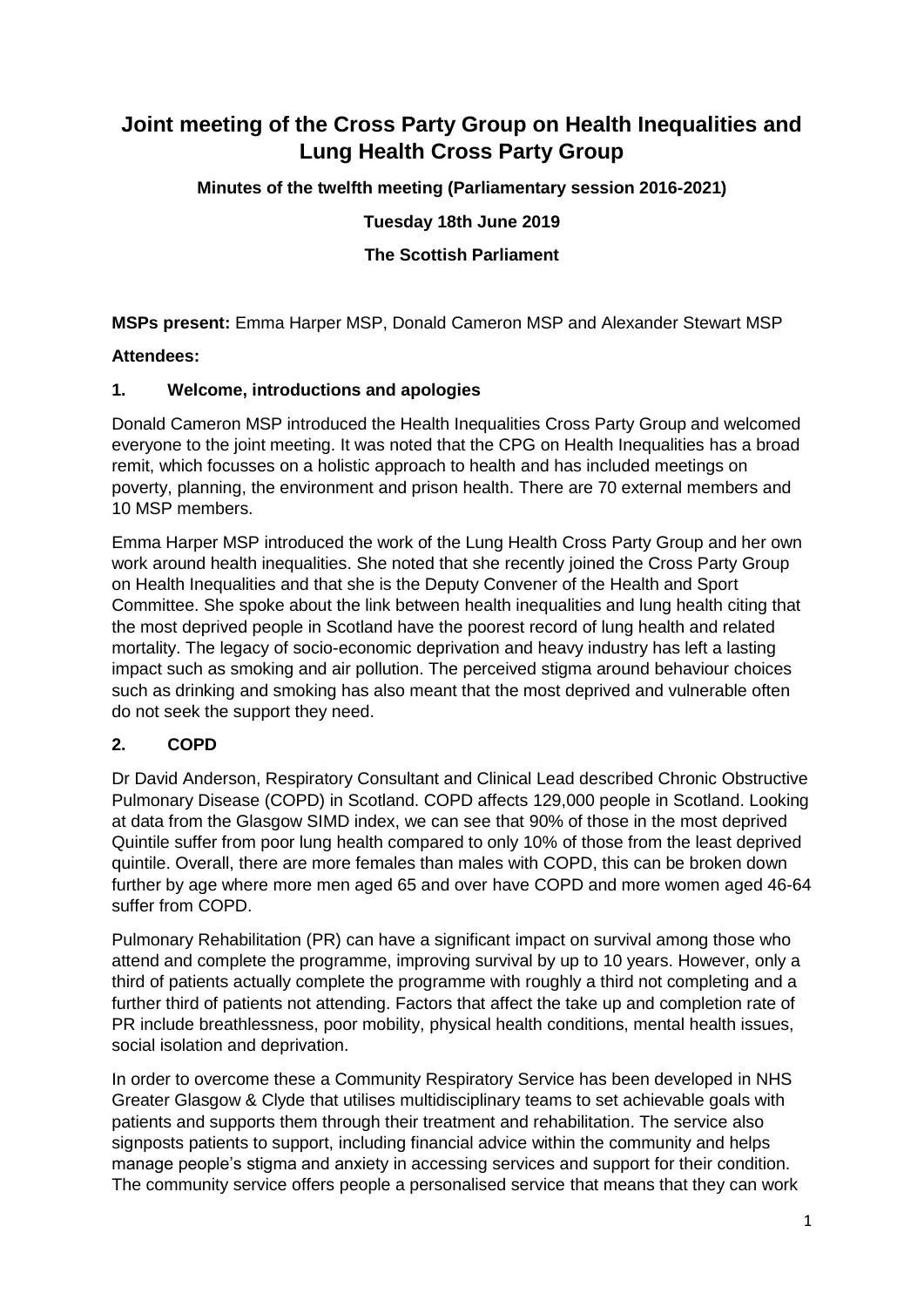towards their own goals from just being able to walk around the house, to being able to get outside to do a weekly shop and even getting back to work.

More people living in socio-economic deprivation with COPD access the Community Respiratory Service than their more affluent counterparts. The initial evaluation of the service has shown that approximately 1,000 people accessed the service in the first year, and this avoided 45 admissions per month and made a net financial saving of between £468,780 and £1,087,564.

### **3. Discussion**

Q: What does Pulmonary Rehabilitation entail?

A: A structured programme (lasting 6 weeks in Glasgow), combining exercise with advice and support, which aims to equip people with skills to self-manage their condition and remain active. People can also be supported through activities such as choirs, mindfulness sessions and even tai chi.

Q: Have the demographics of people attending rehab changed?

A: In the Pulmonary Rehabilitation classes there are more men than women and this has remained consistent over the last 10 years. In more community settings there are more women to men attending at a 60:40 ratio.

Q: Why do people not attend or drop out of Pulmonary Rehabilitation? A: There are a range of issues that make it difficult for people to attend or stick with rehabilitation these include disabilities, severe breathlessness, co-morbidities, poor mental health as well as a lack of understanding of rehabilitation.

Q: Do you help people with digital interventions for self-management?

A: The rehabilitation uses a range of interventions from face to face to digital apps and these are being explored further.

Q: Should Pulmonary Rehabilitation last more than six weeks and should there be screening?

A: It is important to get people to access rehabilitation earlier and to work with third sector organisations in order to reach underrepresented groups. Studies on the 6 and 8 week programme show that there are more benefits from the longer programme.

Q: Do hospital admission rates pre and post Pulmonary Rehabilitation get measured and shared with patients?

A: A drop of 15 to 20% in admission rates to hospital but the language in which this is conveyed to patients needs to change. Need to focus on changing the language to letting people know that engaging with rehabilitation will mean breathing better and living longer and healthier lives.

# **4. Ash Scotland, Smoking, Lung Health and socio-economic inequalities**

John Watson, Deputy Chief Executive at Ash Scotland spoke about the link between smoking and the socio-economic circumstances in which people live. Around 90% of COPD is a result of smoking and seven out of ten cancers are caused by smoking. Smoking is an important part of the health inequalities debate as smoking is most likely to be determined by socio-economic circumstances rather than recreational activity. A third of people who smoke have mental health issues and 30% of most deprived people smoke compared to less than 10% of the least deprived. Across the board disadvantaged groups smoke as they have less access to alternative coping mechanisms to stop smoking.